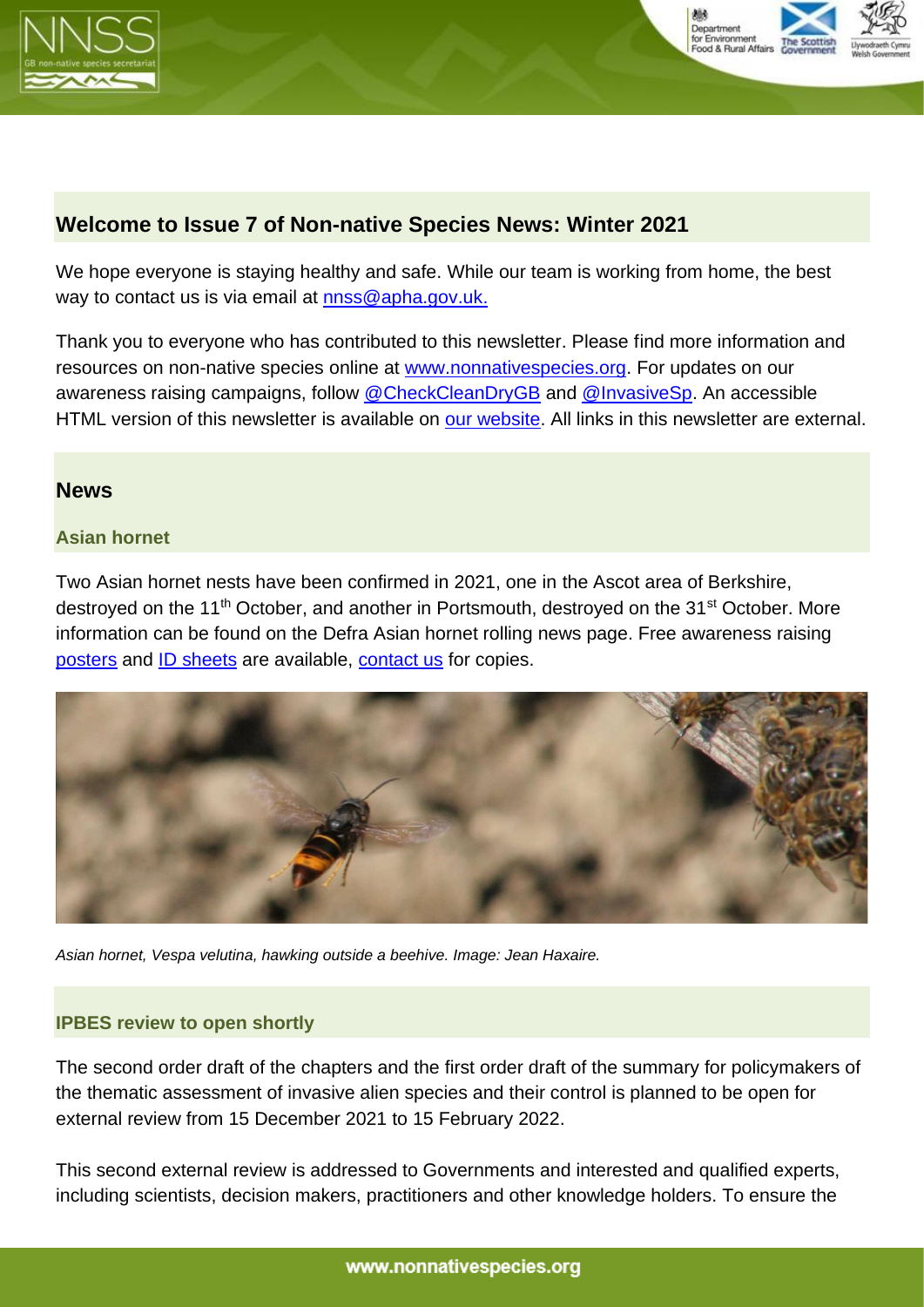



highest scientific quality and policy relevance of the assessment, the Multidisciplinary Expert Panel is seeking the widest-possible participation of experts from all relevant disciplines and backgrounds. To ensure consistency with and continuity from the first external review, those who participated in the first review are particularly invited to send comments.

Information on how to register as a reviewer and access the documents will be shared at the beginning of the review period. The Plenary will be invited to consider the summary for policymakers of the invasive alien species assessment for approval and its chapters for acceptance at IPBES 10, currently planned for April/May 2023.

#### **NNSS website update**

Throughout the summer we have been working with a contractor to develop a new NNSS website. We held a series of workshops earlier this year to gain feedback on how we should improve this, and what users are looking for from the site. We would welcome further feedback on the draft website to help us refine this before it is launched later this year. If you would like to take part in reviewing the website please [contact](mailto:nnss@apha.gov.uk) us.

#### **Pathway work**

A working group is developing a pathway action plan for horticulture. Pathway actions plans for angling, recreational boating and zoos can be found on our [website.](http://www.nonnativespecies.org/index.cfm?sectionid=135)

### **Local Action Group workshop**

The next Local Action Group workshop will be held in early 2022. Please [contact](mailto:nnss@apha.gov.uk) us for more information.

#### **Invasive Species Week 2022**

We will be announcing the date for Invasive Species Week 2022 in the next couple of weeks. Please [contact](mailto:nnss@apha.gov.uk) us to be added to the mailing list for updates.

# **Updates from non-native species projects**

**New biosecurity facilities in Devon opened by Nick Baker** 

Kate Hills, South West Water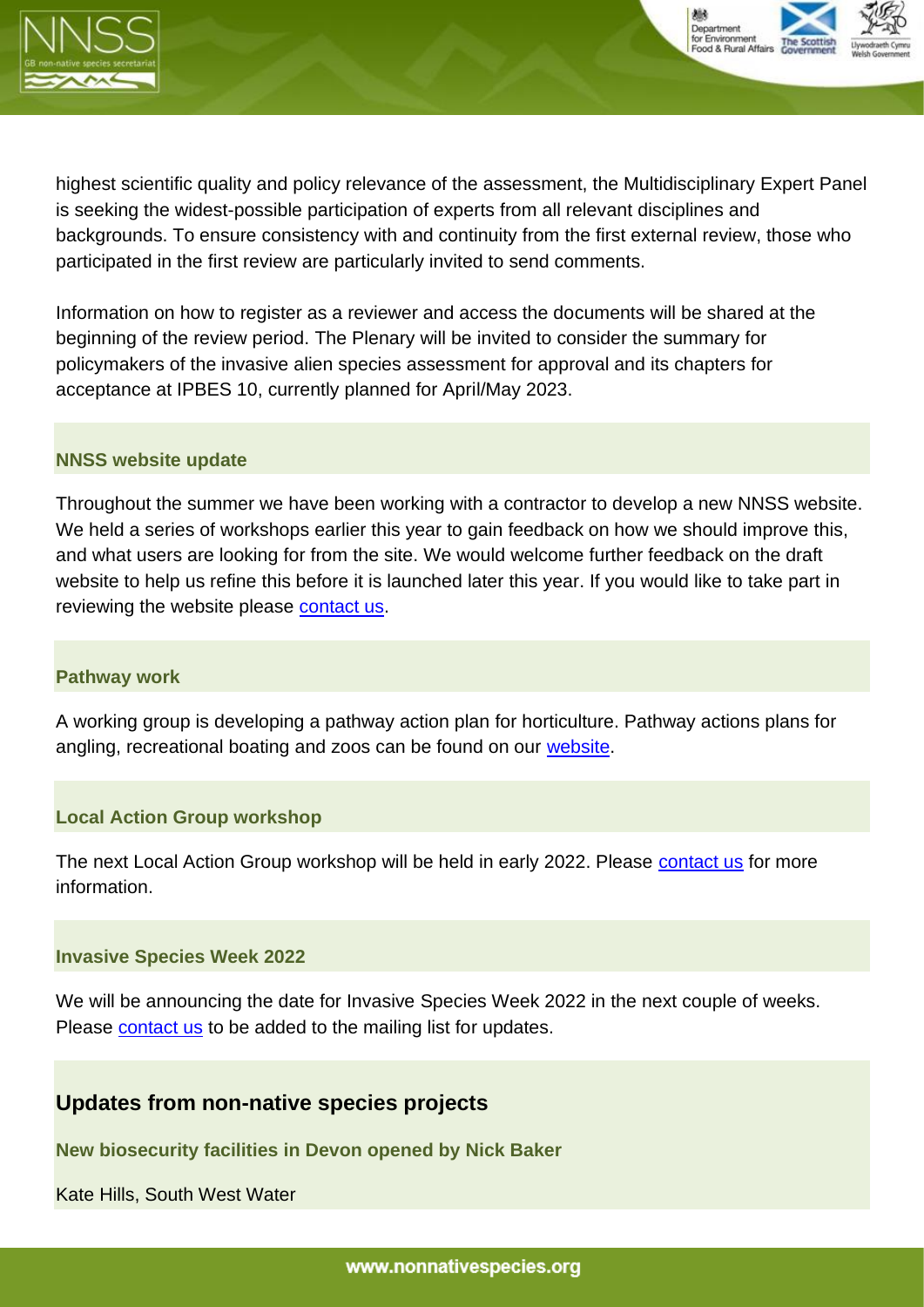



Nick Baker, television wildlife presenter, opened new biosecurity facilities at Devon's largest lake in August. Installed by South West Water and South West Lakes, in partnership with the Environment Agency and Tecker, the washdown facilities at Roadford are to help protect native wildlife, recreational activities and the water supply from the negative impacts of invasive nonnative species.

Roadford lake's upgrade from traditional washdown facilities offers a range of new features including boat and watercraft washdown, angling dip tanks, boot scrapers and even a stand-up paddleboard inflation/deflation point. Visitors are being asked to use the facilities before and after entering the lake to prevent introducing new invasives or spreading them to other areas.

South West Water's Biosecurity and Invasives Manager, Kate Hills, explained: *"Invasive species can affect not only our native wildlife, but also restrict recreational activities, and have a significant impact on the water industry. We are lucky we don't currently have invasives, such as Killer shrimp, Quagga mussels or Floating pennywort. These facilities aim to prevent the introduction of them and to prevent costly, long-term management."*



*Nick Baker and Kate Hills with Mark Worsfold (Director of Asset Management, South West Water) and James Platts (CEO of South West Lakes Trust).*

Nicola Morris, Head of Environment and Engagement at South West Lakes, which manages the lake, said: *"We are urging recreational visitors to Roadford to use this new facility. Following the easing of lockdown restrictions there has been a huge influx of new visitors to the region and it has never been more timely to take measures to protect wildlife and ensure a safe water supply."*

Nick Baker said: *"Britain has some wonderful wildlife, but invasive species can have such a negative impact. I have opened many events, but I think this is the most important one. It's a very positive spin in a negative narrative. Nice to speak to so many interested and interesting people."*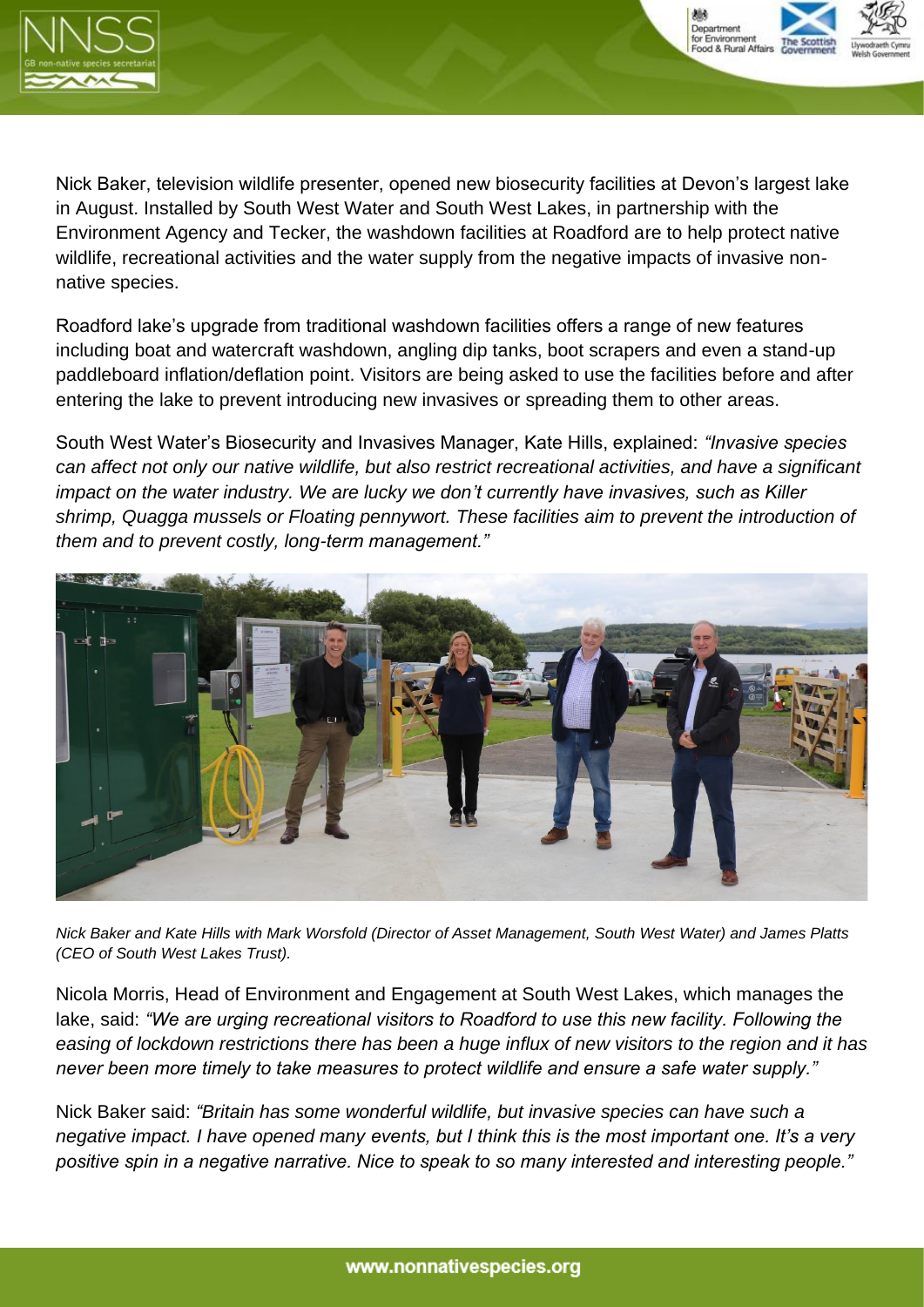



[Watch Naturalist and TV-broadcaster Nick Baker explaining the wash-down at the opening event](https://eur03.safelinks.protection.outlook.com/?url=https%3A%2F%2Fwww.facebook.com%2Fwatch%2F%3Fv%3D629976227976507&data=04%7C01%7CLucy.Cornwell%40apha.gov.uk%7C1079905c3d434c2aef7e08d9a538b85b%7C770a245002274c6290c74e38537f1102%7C0%7C0%7C637722485293152467%7CUnknown%7CTWFpbGZsb3d8eyJWIjoiMC4wLjAwMDAiLCJQIjoiV2luMzIiLCJBTiI6Ik1haWwiLCJXVCI6Mn0%3D%7C1000&sdata=woIASQvaJPPpBo0LDxKndYXHgmy7NmzQXhLFT%2BFDwAk%3D&reserved=0) and the [ITV news report on the the washdown opening.](https://eur03.safelinks.protection.outlook.com/?url=https%3A%2F%2Fwww.itv.com%2Fnews%2Fwestcountry%2F2021-09-12%2Fpeople-urged-to-wash-down-paddleboards-to-protect-wildlife&data=04%7C01%7CLucy.Cornwell%40apha.gov.uk%7C1079905c3d434c2aef7e08d9a538b85b%7C770a245002274c6290c74e38537f1102%7C0%7C0%7C637722485293162463%7CUnknown%7CTWFpbGZsb3d8eyJWIjoiMC4wLjAwMDAiLCJQIjoiV2luMzIiLCJBTiI6Ik1haWwiLCJXVCI6Mn0%3D%7C1000&sdata=FLoLwlV%2Ble8SnDX6xDXRdYXUgWvs5Z%2FiF68eOiFdWxg%3D&reserved=0)

**Paddlers and Anglers unite to control highly invasive Floating Pennywort along the River Wey.**

### Ben Francis, British Canoeing

*Canoe, kayak, paddling and Angling clubs joined forces with environmental groups on the River Wey to help control the invasive non-native plant; Floating Pennywort. For the first time, multiple organisations have come together to facilitate a more strategic approach to the management of invasive species. Together they are helping to halt the spread and minimise the impact of invasive species on wildlife, recreational activity and human health.*

On the 25<sup>th</sup> September, the Angling Trust, British Canoeing and local clubs joined forces with stakeholders to work collaboratively in managing the spread of Floating Pennywort along the River Wey. Together with paddling clubs, angling clubs, National Trust, the Environment Agency and Thames Water, the group plan to collaboratively rid the Wey of Floating Pennywort.



Starting at the furthest point the plant is established upstream - Papercourt Lock, near Woking, the group coordinated their efforts working downstream removing mats of the invasive species from the river course. They will also restore watercourses and recreational spaces impacted by the invasion.

Ben Francis, Environmental Project Officer for British Canoeing said: *"Today was a great example of what can be achieved through different organisations working in partnership together. We have managed to remove large amounts of Floating Pennywort and hope that the Wey Navigation can*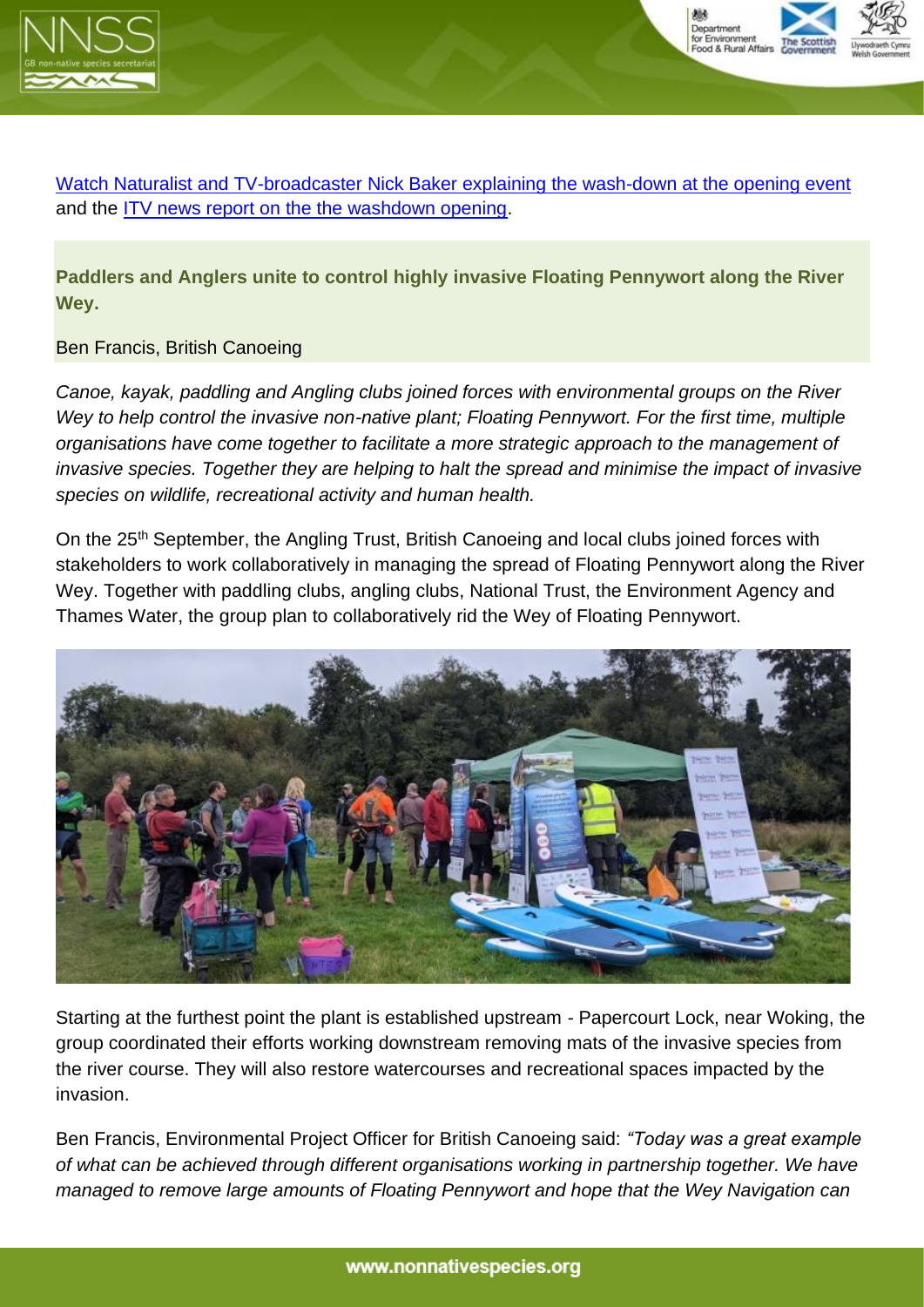



*be clear of Floating Pennywort to be enjoyed by all. We aim for this event to be the first of many and hope that it inspires clubs and other users to be part of the battle against invasive species."*



Invasive non-native species presents one of the greatest threats to biodiversity, including fish populations, and their impact continues to grow. They are species that have been introduced by humans outside of their native range and result in significant negative impacts where they are introduced.

Thick, multi-layered mats of floating pennywort block out light, smother native plants and remove important habitats for fish and insects. As the mats of floating pennywort build, they inhibit recreational activity, preventing access for paddlers to enjoy the waterways and present flood risks when they build up around weirs and drains.

Dr Emily Smith from the Angling Trust, said: *"It is great to see first-hand what can be achieved through coordinated action to tackle invasive species. Anglers often lead the way when it comes to conservation, and it is fantastic to see groups from different backgrounds coming together for a united cause. This work supports the national strategy on Floating Pennywort and will help to make a real difference in controlling the spread of this species, reducing the damage it causes to fish and angling, and protect these environments that we all enjoy".*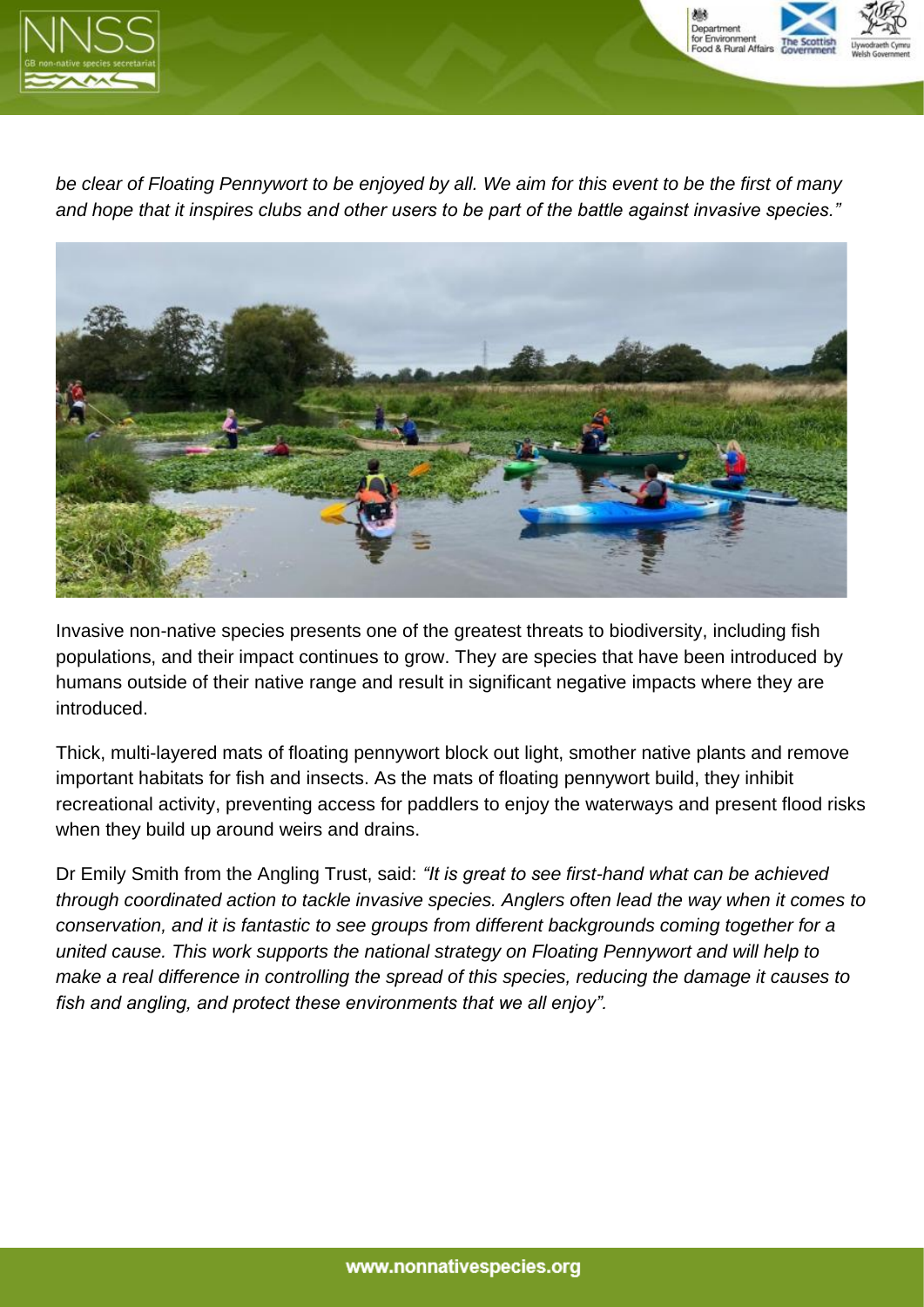





This project on the Wey represents just one of a series of partnerships that are being developed across the country. As well as the benefit to the environment, it presents a fantastic opportunity for people to get out and spend some time in their local environment and meet people from their local community. For those that are interested in finding out more or want advice on how to set up their own group please visit the GB NNSS website [Floating Pennywort Strategy page.](http://www.nonnativespecies.org/index.cfm?sectionid=144.)

Brett Scillitoe, a volunteer from Dittons Paddle Boarding Club (DPB) said: *"As the local community paddle boarding club, Dittons Paddle Boarding gets involved with lots of community activities. The Pennywort Clearance Day is one of the activities were we can give back. It was a well planned and executed day. The teams all worked well together and new friends were made. The 10 plus volunteers from DPB all had an enjoyable time and went home tired and satisfied. There is great admiration by us for the Angling and Canoeing Teams in their Drysuits, who did a lot of the heavy lifting onto the bank. We will be back for more."*

Robin Dix, Woking and District Angling Association said: *"Being able to use various sections of the River Wey and associated streams gives a huge benefit to all who enjoy river fishing. However, floating pennywort encroaches on the amount of water we have to use, this is so difficult to manage as removal can just start new growth due to the nature of the weed.*

*"WDAA have been working with the EA and now the Angling Trust, on 'safe' removal of this plant. We had a tremendous turnout at Papercourt Lock to Walsham Meadows to clear the floating pennywort with 60-plus people ranging from canoeists, paddle boarders, open water swimmers and of course WDAA members. We've made a big dent but it will need many more days like this if we are to clear our waters on Abbey, Eel Trap and Pigeon House. If you weren't there at the weekend then please look out for future dates and get involved. This is our chance to showcase the rivers and make them accessible to all."*